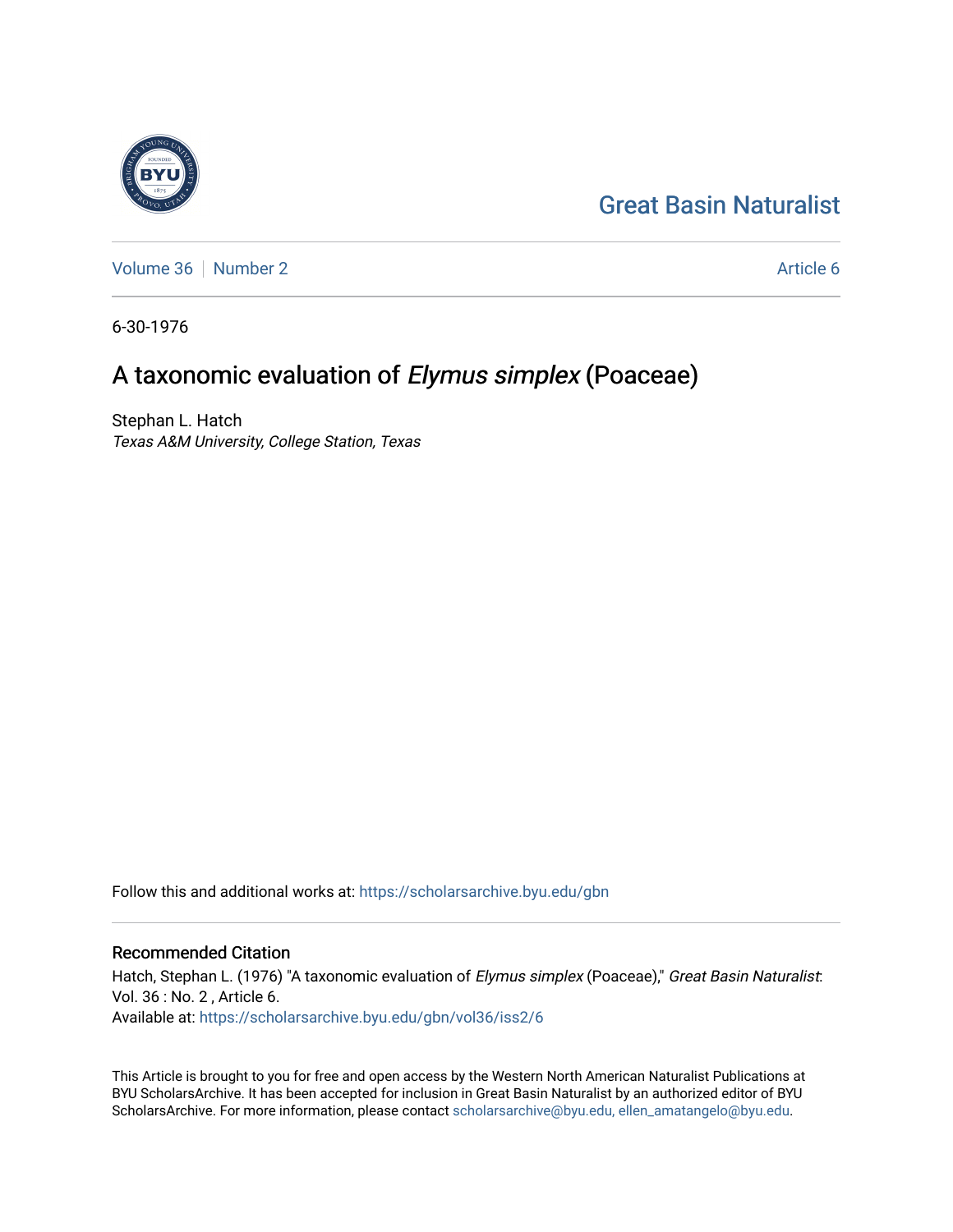### A TAXONOMIC EVALUATION OF ELYMUS SIMPLEX (POACEAE)

#### Stephan L. Hatch'

Austreact An investigation was made of Elymus simplex to evaluate the current taxonomy and cytology. The study included herbarium specimens from Wyoming and Colorado and population samples from the type location in Wyoming. The most important taxonomic characters noted are:<br>numbers of spikelets per node, lemma awn length, and habitat. The chromosome number of E.<br>simplex is reported as 2n=28. E. simp *salina*. from which it differs morphologically.

The grass *Elymus simplex* Scrib. and Williams (1898) is a little-known species of Wyoming and Colorado. The type col lection is from the Green River area of - so southwestern Wyoming.

The taxonomic concept of this species was confused by its description in Hitchcock's Manual (1935), which in the present interpretation, appears to have been based on specimens of both  $E$ .  $sim$  $plex$  and  $E.$  salina Jones. The original description by Scribner and Williams (1898) and those of Hitchcock (1935) and Chase (1951) do not refer to the same species. The long-term result has been many incorrectly identified specimens.

Hitchcock (1934, 1935) did not recognize  $E$ . simplex as a distinct species from E. triticoides Buckl. and formally treated it as E. triticoides Buckl. var. simplex (Scribn. and Williams) Hitchcock. In his revision, Chase (1951) reinstated E. simplex as a species keying out next to E. triticoides and E. pacificus Gould, on the basis of awn length.

The present investigation is concerned with the taxonomic status of  $E$ . simplex, with special consideration of the morphological and cytological characteristics of seven populations occurring along a 20 mile section of the Green River in Sweetwater County, Wyoming. The cytological materials were fixed in Newcomer's Solution (Newcomer 1953). After 24 hours the materials were removed and stored in 70 percent alcohol. Pollen mother cells were prepared for observation using a standard acetocarmine smear technique.

Cytology.— The chromosome record of  $2n=28$  (Fig. 1) is the first for the species. One chromosome association, that of 14 bivalents, was found in the 213 pollen mother cells interpreted. Meiotic pairing was excellent with a few irregularities. The pollen grain stainability was 96 per cent when stained with potassium-iodide solution, indicating a high degree of pollen fertility.

Morphology and taxonomy.— The following description of E. simplex was made using 122 specimens of this species. The measurements were taken from speci mens from seven populations and bor rowed herbarium specimens.

Elymus simplex is an erect perennial grass, 2-5 dm inheight, from strong creep ing rhizomes; culms with stiff, flat pungently pointed leaves, culms branched at the base growing in scattered tufts; lower



Fig. 1. Meiotic chromosomes of E. simplex PMC at metaphase 1. showing <sup>a</sup> cell with <sup>14</sup> bivalents,  $2n=28$ , (ca 1600 x).

<sup>1</sup>Technical Article TA-12474, Texas Agricultural Experiment Station. Department of Range Science, Texas A & M<br>University, College Station. Texas 77843.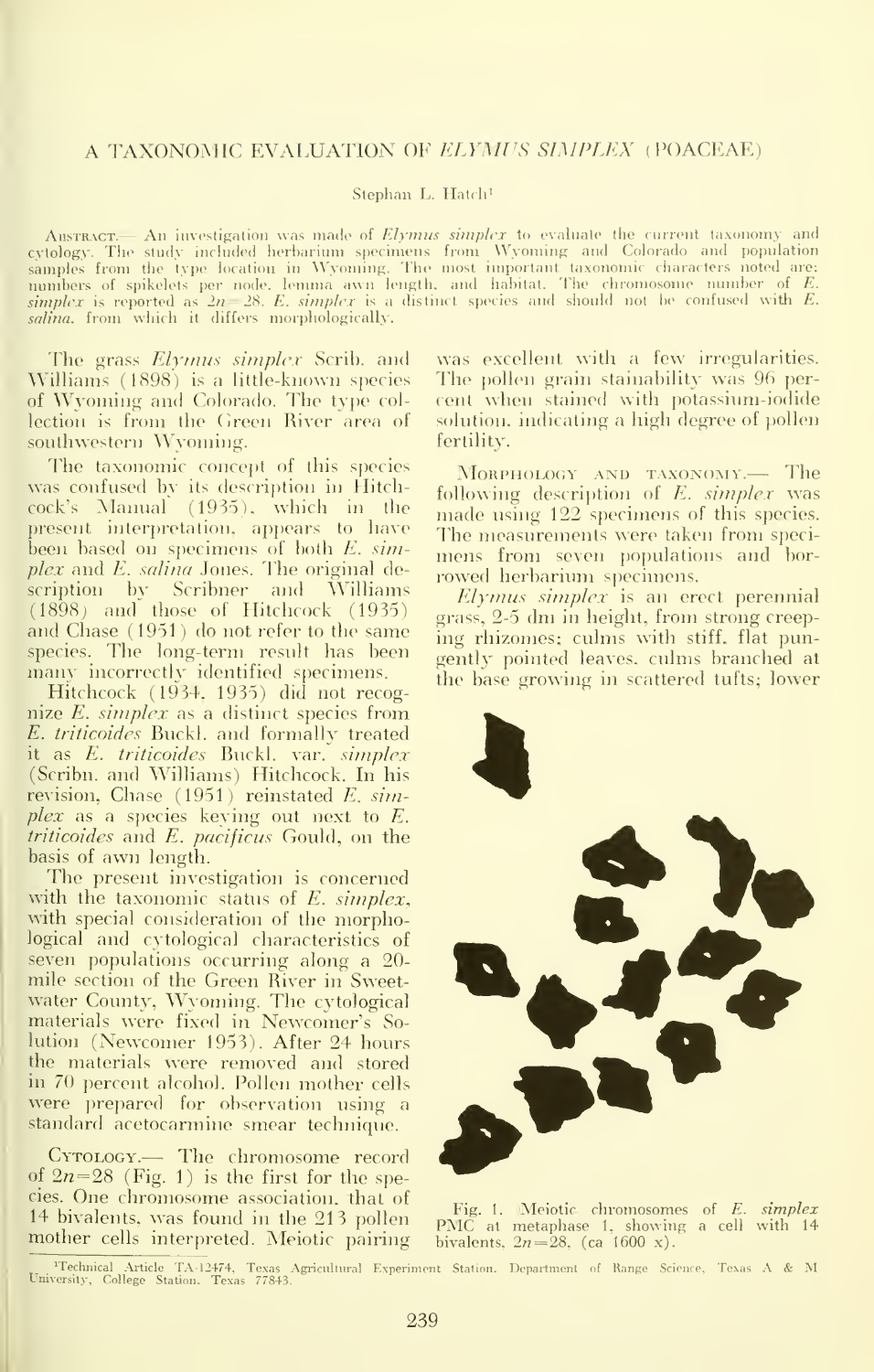internodes; ligule 0.5 mm long; auricles small, weakly clasping; leaf blades 5-20 cm long, 3-5 mm wide, often inrolled, lower surface smooth, upper surface sca brous; inflorescence <sup>a</sup> spike, 5-11 cm in length, axis scabrous and strongly flat tened; spikelets 1.5 cm in length, usually paired, sessile to shortly pedicellate, crowded, 5-7 flowered; glumes 5-8 mm long, rigid, subulate, asymmetrical, slightly unequal, glabrous and rounded on the back; lemmas 5-8 mm long, glabrous rounded back, ciliate hyaline margin, ex tending into <sup>a</sup> rigid awn 3-14 mm long; paleas 5-7 mm long, deeply sulcate toward the base, bifid apex, scabrous on back; anthers 3.5 mm, with <sup>a</sup> short filament; caryopsis <sup>5</sup> mm long, sparsely produced; cross pollinating. Chromosome number  $2n=28$ .

E. simplex is distributed throughout southern Wyoming and sparingly in central Colorado on the riverbanks. The center of distribution appears to be in Sweetwater County, Wyoming, along the banks of the Green River north of Green River, Wyoming.

This species requires a high amount of sunlight, an open habitat, and alkaline or sandy soil. It occurs in open sites and possesses many long rhizomes that could serve as an excellent soil binder for ex posed road cuts.

Type specimen: Williams 2334 not ex amined.

#### IsoTYPE: Williams 2366 was examined.

### Representative specimens:

COLORADO: El Paso Co. Silveus 1997 (TAES), Lake Co. *Gooding 3964* (us). Summit Co. *Shear* – <sup>18</sup><br>1064 (us). WYOMING: Albany Co. *Williams* – d

sheaths crowded, glabrous, exceeding the 2243 (us), Williams 2261 (us), Nelson 2243 (us). Williams 2261 (us), Nelson 261 (us), Crook Co. *Williams* 2589 (us), Lara-<br>mie Co. *Nelson* 3335 (us). Sweetwater Co. Williams 2332 (us), Merrill 36 (us), Merrill<br>74 (us), Nelson 3892 (us), Hatch 604 (тлєѕ), Hatch 607 (тлєѕ), Rydberg 2042 (us). Nelson<br>4451 (us), Merrill 36 (ви), Vosler 165 (ви).<br>and Smith 1809 (ви).

> Considerable confusion has resulted from Hitchcock's (1935) statements that E. simplex has rhizomes and only one spikelet per node and that E. salina has one spikelet per node and lacks rhizomes. The isotype of E. simplex (Williams 2566, us) has inflorescence nodes with one or two spikelets per node and rhizomes. Examination of the holotype of E. salina (Jones 5447, us) shows that this species has short rhizomes and typically one spikelet per node. When  $E$ , salina is pulled from the ground, the weak short rhizomes often are lost and the resulting specimen is without rhizomes. Such specimens of E. salina were thought to be typical, and carefully collected specimens were re ferred to E. simplex.

Plants of *E. simplex* differ from *E. sa*lina, E. triticoides, and E. pacificus in lemma awn length, plant height, typical number of spikelets per node, rhizome length, habitat, and chromosome number (Table 1). Typically, the lemmas of E. simplex have awns 6 mm long. In contrast, E. salina, E. triticoides, and E. pacificus have lemmaes that are usually awn-  $\pm$ less or with very short awns.

In conclusion, E. simplex is different from E. salina, E. triticoides and E. pacificus in a number of morphological and cytological characteristics. Therefore this taxon shovdd be retained as a separate, distinct species.

TABLE 1. Comparison of Important Characteristics of E. simplex. E. salina, E. triticoides, and E. pacificus.

|                                            | E.<br>simplex              | $E_{\cdot}$<br>salina       | E.<br>triticoides         | E.<br>pacificus           |
|--------------------------------------------|----------------------------|-----------------------------|---------------------------|---------------------------|
| Plant height<br>Lemma awn<br>-length       | $20-50$ cm<br>$3-14$ mm    | $30 - 80$<br>0.2            | 60-100<br>$0-2$           | $10 - 20$<br>$0 - 1$      |
| Typical number<br>of spikelets<br>per node | 2 & 1                      |                             | $\Omega$                  |                           |
| Rhizome length                             | $20-300$ cm                | $2 - 15$                    | $20-70$                   | $20-70$                   |
| Habitat                                    | Sandy river-               | Rocky slopes                | Alkaline                  | Sandy                     |
|                                            | bank and<br>alkaline flats | & hillsides                 | flats                     | coast                     |
| Chromosome<br>– number                     | $2n \quad 28$              | $2n - 56$<br>(Jensen 1971). | $2n - 28$<br>(Gould 1945) | $2n = 12$<br>(Gould 1945) |